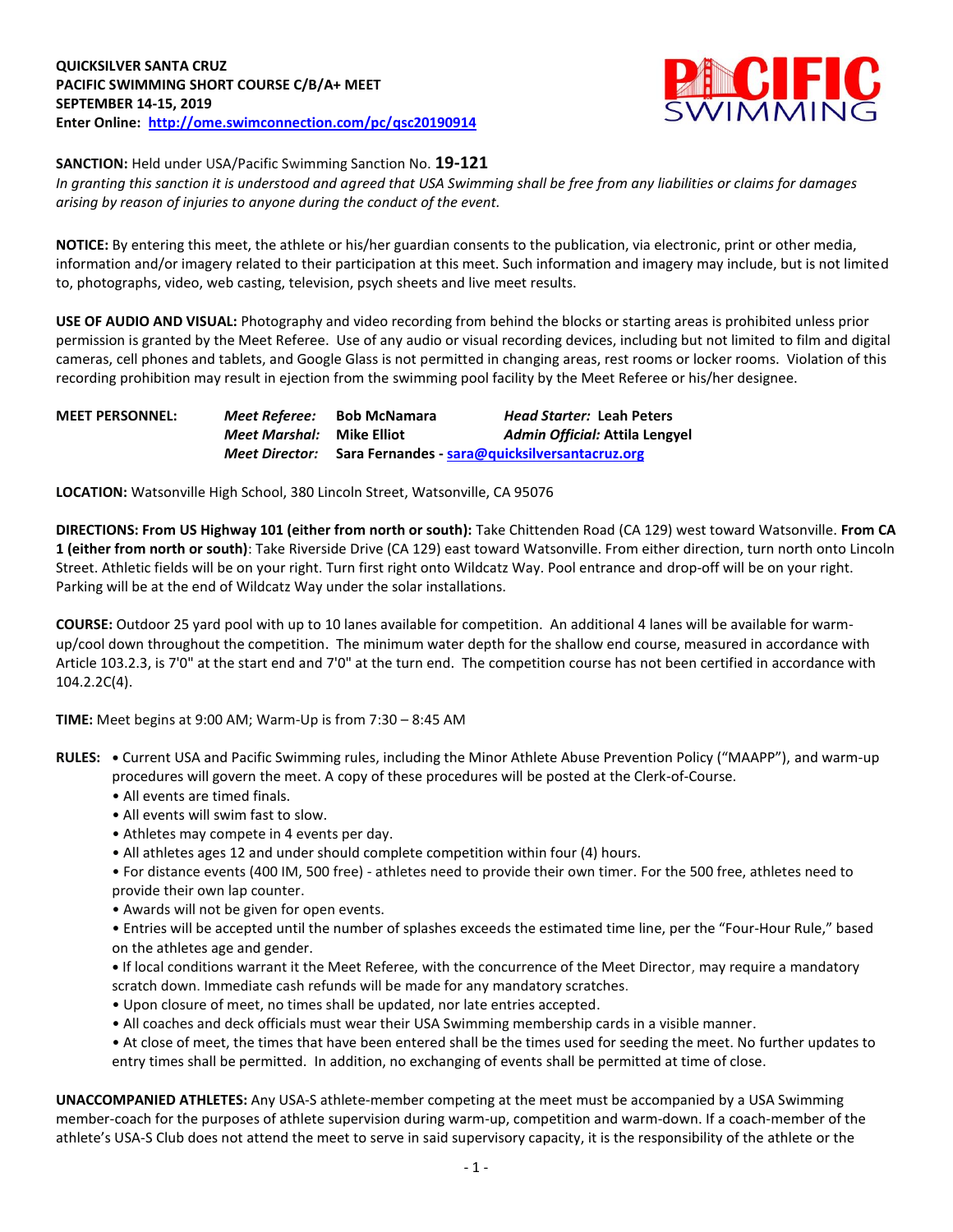athlete's legal guardian to arrange for supervision by a USA-S member-coach. The Meet Director or Meet Referee may assist the athlete in making arrangements for such supervision; however, it is recommended that such arrangements be made in advance of the meet by the athlete's USA-S Club Member-Coach.

**RACING STARTS:** Athletes must be certified by a USA-S member-coach as being proficient in performing a racing start, or must start the race in the water. It is the responsibility of the athlete or the athlete's legal guardian to ensure compliance with this requirement.

**RESTRICTIONS:** • Smoking and the use of other tobacco products is prohibited on the pool deck, in the locker rooms, in spectator

- seating, on standing areas and in all areas used by athletes, during the meet and during warm-up periods.
- Sale and use of alcoholic beverages is prohibited in all areas of the meet venue.
- No glass containers are allowed in the meet venue.
- No propane heater is permitted except for snack bar/meet operations.
- All shelters must be properly secured.
- Deck Changes are prohibited.

• Destructive devices, to include but not limited to, explosive devices and equipment, firearms (open or concealed), blades, knives, mace, stun guns and blunt objects are strictly prohibited in the swimming facility and its surrounding areas. If observed, the Meet Referee or his/her designee may ask that these devices be stored safely away from the public or removed from the facility. Noncompliance may result in the reporting to law enforcement authorities and ejection from the facility. Law enforcement officers (LEO) are exempt per applicable laws.

 Operation of a drone, or any other flying apparatus, is prohibited over the venue (pools, athlete/coach areas, spectator areas and open ceiling locker rooms) any time athletes, coaches, officials and/or spectators are present.

**ELIGIBILITY:** • Athletes must be current members of USA-S and enter their name and registration number on the meet entry card as they are shown on their Registration Card. If this is not done, it may be difficult to match the athlete with the registration and times database. The meet host will check all athlete registrations against the SWIMS database and if not found to be registered, the Meet Director shall accept the registration at the meet (a \$10 surcharge will be added to the regular registration fee). Duplicate registrations will be refunded by mail.

• Athletes in the "A" Division must have met at least USA Swimming Motivational "A" minimum time standard. Athletes in the "B" Division must have met at least the listed "B" minimum time standard. All entry times slower than the listed "B" time standard will be in the "C" Division.

- Entries with "NO TIME" will be accepted.
- Entry times submitted for this meet may be checked against a computer database and may be changed in accordance with Pacific Swimming Entry Time Verification Procedures.

• Disabled athletes are welcome to attend this meet and should contact the Meet Director or Meet Referee regarding any special accommodations on entry times and seeding per Pacific Swimming policy.

• Athletes 19 years of age and over may compete in the meet for time only, no awards. Such swimmers must have met standards for the 17-18 age group.

• The athlete's age will be the age of the athlete on the first day of the meet.

**ENTRY PRIORITY:** Zone 1 South (Z1S) entries postmarked by Wednesday, August 28, 2019 or entered online by 11:59 p.m. Wednesday, August 28, 2019 will be given priority acceptance. All entries from Zone 1 South, all other Pacific LSC zones, and other LSC's either postmarked by Monday, September 2, 2019, entered online by 11:59 p.m. Wednesday, September 4, 2019 will be considered in the order they are received or until meet cap is reached.

**ENTRY FEES:** \$4.00 per event plus an \$8.00 participation fee per athlete. Entries will be rejected if payment is not sent at time of request. No refunds will be made, except mandatory scratch downs.

**ONLINE ENTRIES:** To enter online go t[o http://ome.swimconnection.com/pc/qsc20190914](http://ome.swimconnection.com/pc/qsc20190914) to receive an immediate entry confirmation. This method requires payment by credit card. Swim Connection, LLC charges a processing fee for this service, equal to \$1 per athlete plus 5% of the total Entry Fees. Please note that the processing fee is a separate fee from the Entry Fees. If you do not wish to pay the processing fee, enter the meet using a mail entry. Entering online is a convenience, is completely voluntary, and is in no way required or expected of an athlete by Pacific Swimming. Online entries will be accepted through Wednesday, September 4, 2019.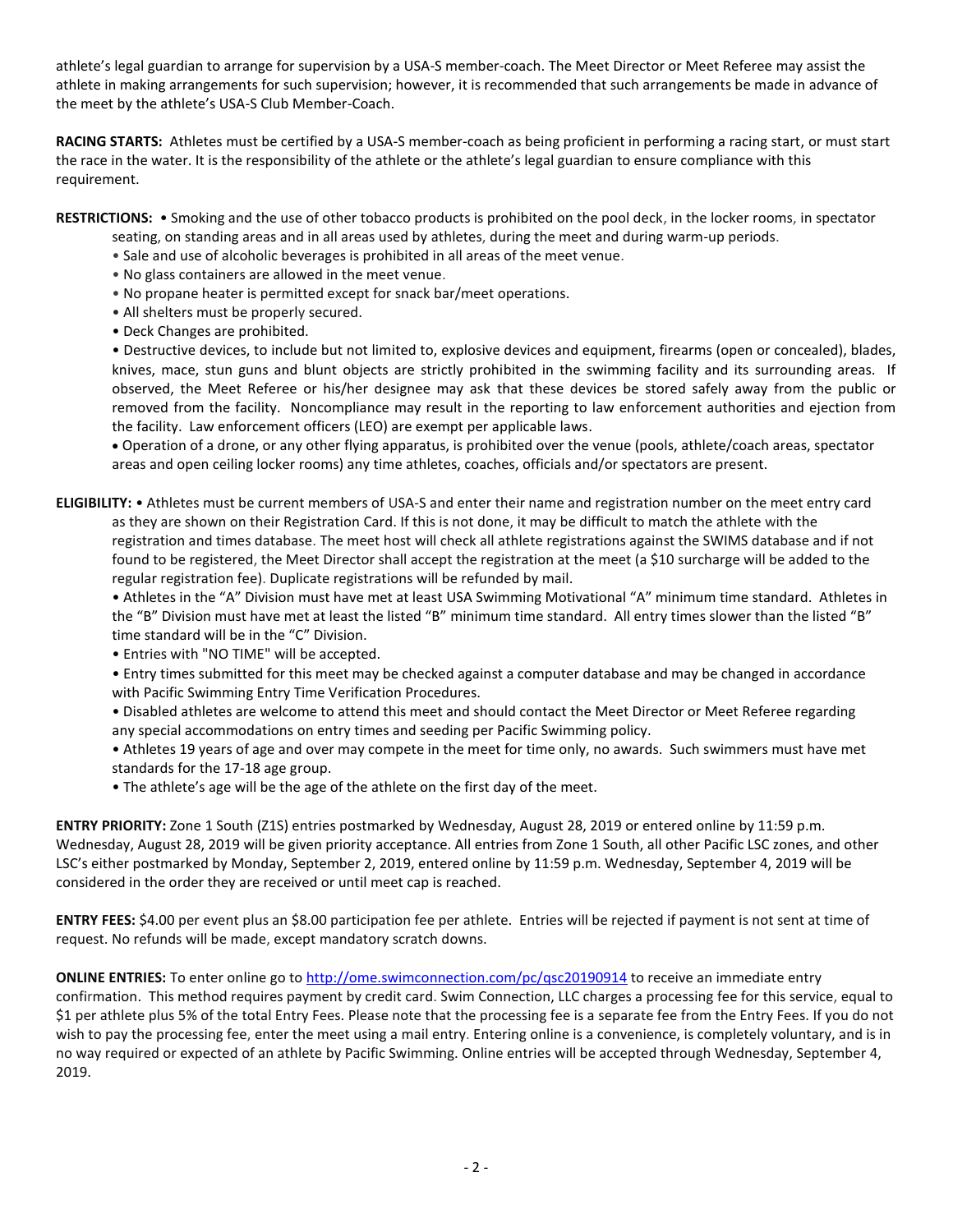**MAILED ENTRIES**: Entries must be on the attached consolidated entry form. Forms must be filled out completely and printed clearly with athlete's best time. Entries must be postmarked by midnight, Monday, September 2, 2019. No late entries will be accepted. Requests for confirmation of receipt of entries should include a self-addressed envelope.

## **Make check payable to**: **QuickSilver Santa Cruz Mail entries to**: **Sara Fernandes 1827 Via Pacifica Aptos, CA 95003**

**CHECK-IN:** The meet will be deck seeded. Athletes must check-in at the Clerk-of-Course. No event shall be closed more than 30 minutes before the scheduled start of the session. Close of check-in for all individual events shall be no more than 60 minutes before the estimated time of the start of the first heat of the event. Athletes who do not check in will not be seeded and will not be allowed to compete in that event.

**SCRATCHES:** Any athletes not reporting for or competing in an individual timed final event that they have checked in for shall not be penalized.

**AWARDS:** Individual awards will be awarded in the A, B, and C division. Ribbons for First through Third place will be given to the following age groups: 8&Under, 9-10, 11-12, 13-14, 15&Up. Athletes 13 years of age and older will not receive ribbons. All swimmers who achieve a new "A" time will receive an "A" medal. All awards must be picked up at the meet. Awards will not be mailed.

**ADMISSION:** Free. A program will not be available.

**SNACK BAR & HOSPITALITY:** A small snack bar may be available throughout the competition. Coaches and working deck officials will be provided lunch. Hospitality will serve refreshments to timers and volunteers.

**MISCELLANEOUS:** No overnight parking is allowed. Facilities will not be provided after meet hours. All participating clubs are expected to provide lane timers based upon the number of athletes registered to swim each day. Club timing lanes will be assigned and coaches will be notified of assignments during the week prior to the meet.

**REQUESTED OFFICIALS:** Each club should provide officials for the meet according to the number of athletes entered, following the table below. Since there are multiple sessions for this meet, the meet referee will be requesting from each team which officials will be working which session.

| Club athlete entered in session | Trained and carded officials requested |  |  |  |  |  |
|---------------------------------|----------------------------------------|--|--|--|--|--|
| $1 - 10$                        |                                        |  |  |  |  |  |
| $11 - 25$                       |                                        |  |  |  |  |  |
| 26-50                           |                                        |  |  |  |  |  |
| 51-75                           |                                        |  |  |  |  |  |
| 76-100                          |                                        |  |  |  |  |  |
| 100 or more                     | 5 and up (1 for every 25 athletes)     |  |  |  |  |  |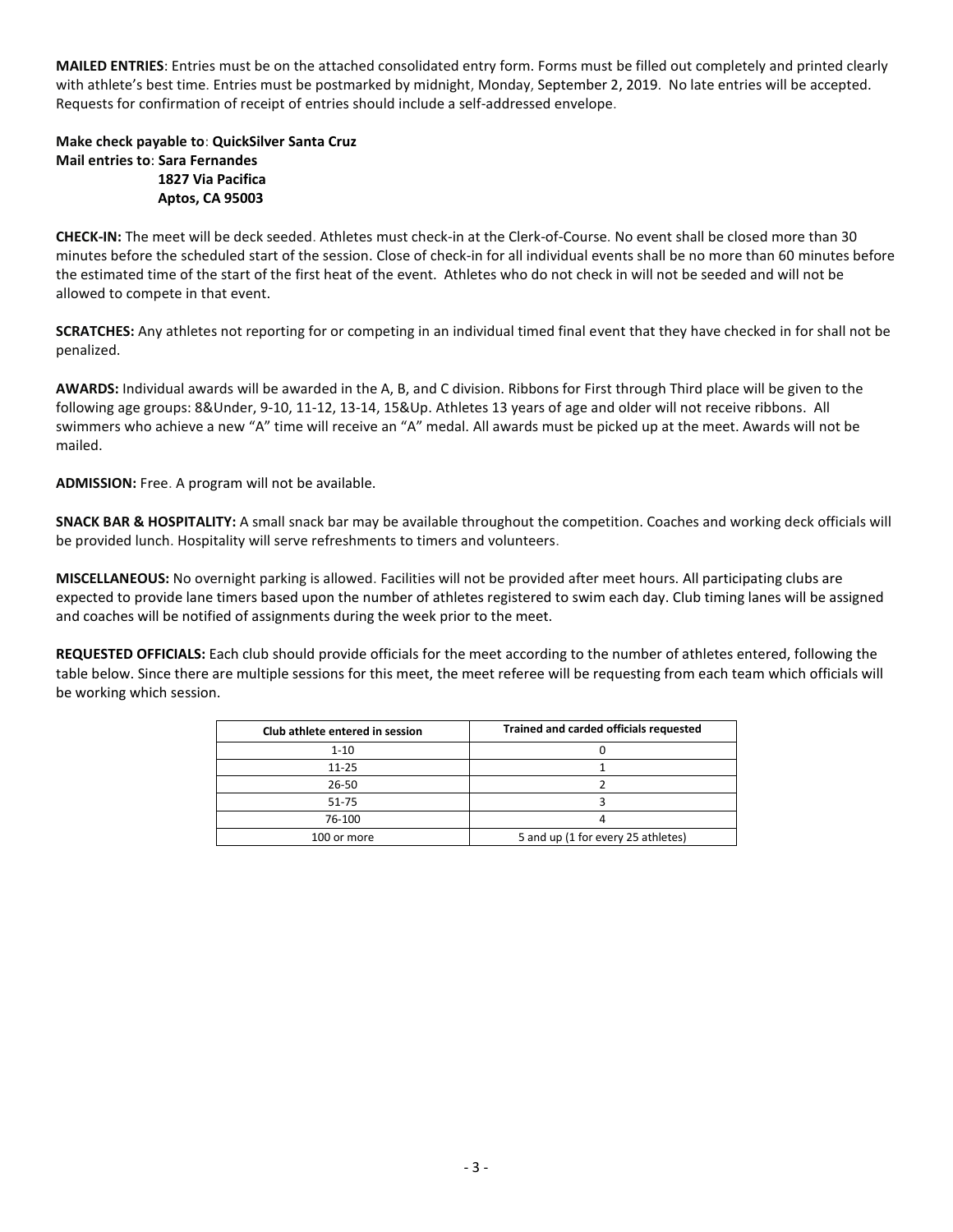## **EVENT SUMMARY**

| <b>SATURDAY</b> |               |                |                      |            | <b>SUNDAY</b> |                |            |                      |                |  |
|-----------------|---------------|----------------|----------------------|------------|---------------|----------------|------------|----------------------|----------------|--|
| 8 & UN          | $9 - 10$      | $11 - 12$      | <b>13 &amp; OVER</b> | Open       | 8 & UN        | $9 - 10$       | $11 - 12$  | <b>13 &amp; OVER</b> | Open           |  |
| 25 Flv          | <b>50 Flv</b> | <b>100 Flv</b> | 100 Back             | 500 Free   | 25 Back       | 50 Back        | 100 Back   | 100 Breast           | 400 IM         |  |
| 50 Breast       | 50 Breast     | 50 Breast      | 100 Free             | 200 IM     | <b>50 Flv</b> | 100 IM         | 100 IM     | 50 Free              | 200 Back       |  |
| 100 IM          | 50 Free       | 100 Free       | <b>100 Fly</b>       | 200 Breast | 25 Breast     | <b>100 Flv</b> | 50 Free    |                      | <b>200 Fly</b> |  |
| 25 Free         | 100 Back      | 50 Back        |                      |            | 50 Free       | 100 Breast     | 100 Breast |                      | 200 Free       |  |

## **EVENTS**

For distance events (400 IM, 500 free) - athletes need to provide their own timer. For the 500 free, athletes need to provide their own lap counter.

|               | Saturday, September 14, 2019<br><b>EVENT</b><br>Open 200 Breast<br>$\overline{2}$<br>$\mathbf{1}$<br>3<br>13&Over 100 Back<br>4<br>5<br>11-12 100 Fly<br>6<br>$\overline{7}$<br>8<br>9-10 50 Fly<br>9<br>8&Under 25 Fly<br>10<br>11<br>11-12 50 Breast<br>12<br>13<br>14<br>9-10 50 Breast<br>15<br>8&Under 50 Breast<br>16<br>Open 200 IM<br>18<br>17<br>20 |               |               |                            |
|---------------|--------------------------------------------------------------------------------------------------------------------------------------------------------------------------------------------------------------------------------------------------------------------------------------------------------------------------------------------------------------|---------------|---------------|----------------------------|
|               |                                                                                                                                                                                                                                                                                                                                                              |               |               | Sunday, September 15, 2019 |
| <b>EVENT#</b> |                                                                                                                                                                                                                                                                                                                                                              | <b>EVENT#</b> | <b>EVENT#</b> | <b>EVENT</b>               |
|               |                                                                                                                                                                                                                                                                                                                                                              |               | 37            | Open 200 Free              |
|               |                                                                                                                                                                                                                                                                                                                                                              |               | 39            | 11-12 100 Back             |
|               |                                                                                                                                                                                                                                                                                                                                                              |               | 41            | 9-10 50 Back               |
|               |                                                                                                                                                                                                                                                                                                                                                              |               | 43            | 8&Under 25 Back            |
|               |                                                                                                                                                                                                                                                                                                                                                              |               | 45            | Open 200 Back              |
|               |                                                                                                                                                                                                                                                                                                                                                              |               | 47            | 9-10 100 IM                |
|               |                                                                                                                                                                                                                                                                                                                                                              |               | 49            | 11-12 100 IM               |
|               |                                                                                                                                                                                                                                                                                                                                                              |               | 51            | Open 200 Fly               |
|               |                                                                                                                                                                                                                                                                                                                                                              |               | 53            | 8&Under 50 Fly             |
| 19            | 8&Under 100 IM                                                                                                                                                                                                                                                                                                                                               |               | 55            | 9-10 100 Fly               |
| 21            | 13&Over 100 Free                                                                                                                                                                                                                                                                                                                                             | 22            | 57            | 11-12 50 Free              |
| 23            | 11-12 100 Free                                                                                                                                                                                                                                                                                                                                               | 24            | 59            | 8&Under 25 Breast          |
| 25            | 9-10 50 Free                                                                                                                                                                                                                                                                                                                                                 | 26            | 61            | 9-10 100 Breast            |
| 27            | 8&Under 25 Free                                                                                                                                                                                                                                                                                                                                              | 28            | 63            | 11-12 100 Breast           |
| 29            | 13&Over 100 Fly                                                                                                                                                                                                                                                                                                                                              | 30            | 65            | 13&Over 100 Breast         |
| 31            | 11-12 50 Back                                                                                                                                                                                                                                                                                                                                                | 32            | 67            | 8&Under 50 Free            |
| 33            | 9-10 100 Back                                                                                                                                                                                                                                                                                                                                                | 34            | 69            | 13&Over 50 Free            |
| 35            | Open 500 Free                                                                                                                                                                                                                                                                                                                                                | 36            | 71            | Open 400 IM                |

|                | Saturday, September 14, 2019 |                |
|----------------|------------------------------|----------------|
| <b>EVENT#</b>  | <b>EVENT</b>                 | <b>EVENT#</b>  |
| 1              | Open 200 Breast              | $\overline{2}$ |
| 3              | 13&Over 100 Back             | 4              |
| 5              | 11-12 100 Fly                | 6              |
| $\overline{7}$ | 9-10 50 Fly                  | 8              |
| 9              | 8&Under 25 Fly               | 10             |
| 11             | 11-12 50 Breast              | 12             |
| 13             | 9-10 50 Breast               | 14             |
| 15             | 8&Under 50 Breast            | 16             |
| 17             | Open 200 IM                  | 18             |
| 19             | 8&Under 100 IM               | 20             |
| 21             | 13&Over 100 Free             | 22             |
| 23             | 11-12 100 Free               | 24             |
| 25             | 9-10 50 Free                 | 26             |
| 27             | 8&Under 25 Free              | 28             |
| 29             | 13&Over 100 Fly              | 30             |
| 31             | 11-12 50 Back                | 32             |
| 33             | 9-10 100 Back                | 34             |
| 35             | Open 500 Free                | 36             |

Use the following URL to find the time standards: <http://www.pacswim.org/swim-meet-times/standards>